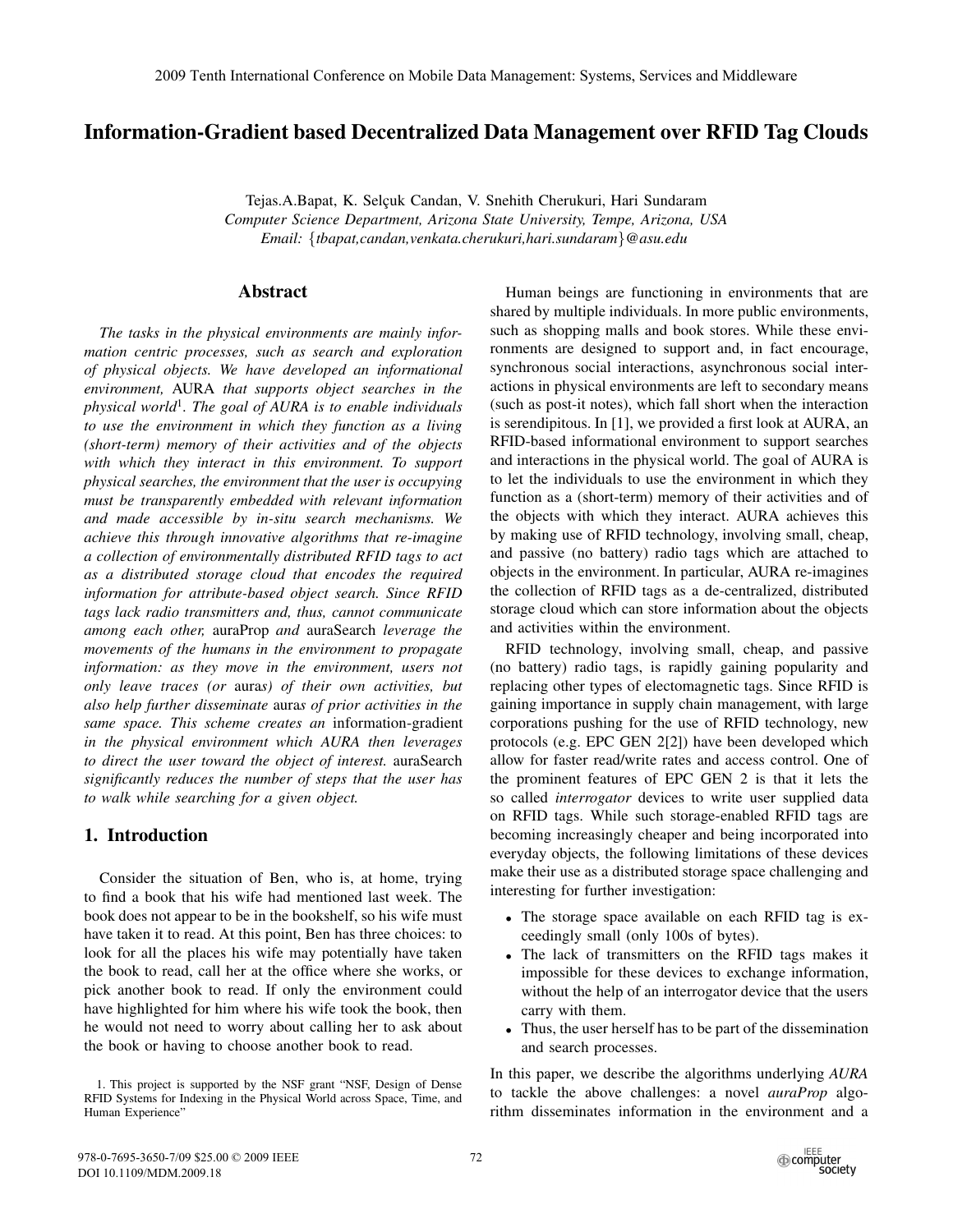

(a) *Aura memory propagation:* Interrogator-based information dissemination of auras along the user's path



(b) *Aura memory cross-propagation:* Potentially, aura's in the environment are further disseminated when other users' paths cross the original path

# Figure 1. AURA dissemination

complementary *auraSearch* algorithm implements spatial searches for physical objects in the environment. In particular, *auraSearch* disseminates information along the most popular routes in the environment to ensure that most search queries can be answered with a low walk overhead.

# **2. Overview of AURA**

In most environments people use existing pathways. *AURA* takes advantage of the walk patterns of the users to transparently disseminate the information into the entire environment. Specifically, *AURA* piggy-backs the information dissemination task onto the interrogator devices that the users carry with themselves and leverages people's mobility in the environment to *transparently* spread information into the environment: as the user moves from one region to the other, the interrogator device that she carries, picks up information about objects in the current vicinity and spreads this information along the path the user follows (Figure 1).

*auraProp* relies on a signature based encoding scheme to reduce the footprint of the attribute-value pairs on the extremely limited storage space available on the RFID tags [3]: each attribute-value pair is hashed to a a unique bit string (i.e., a signature); if a tag is to store more than one attribute-value pair, all these hashed bit-strings are logically *OR*ed to obtain a combined signature. The lookup is then performed by creating a search signature for the attributevalue pairs given by the user and then matching the bits in the search signature against the bits in the data signature encoded in the given tag. If any of the search bits is not found in a given tag, then that tag can be eliminated from further consideration.

A naive superimposition of propagated signatures with the

local signatures would soon make the combined signature unusable because most bits will eventually be set to 1. To address this, AURA uses a novel erasure scheme, which turns a number of 1's in the combined *signature* to '0'. The *erasure rate*,  $\epsilon$ , determines the probability with which a '1' in a given signature will be turned to a '0'. A side effect of the random bit-erasure process is that after the erasure some data on the tag will become unintelligible. However, since each signature is written redundantly and since the bit-erasure process is randomized, there will be other tags in the environment which will still have that particular data. We define *query match rate* as the number of tags which answer a given query to the total number of tags in a given region. Note that, as the distance of propagation increases (i.e., as user moves away from the original object), the probability that the 1's corresponding to this object signature are flipped to 0 increases. Thus, the number of tags that can answer to queries about this object decreases until it reaches a region where none of the tags can identify the object.

More importantly, however, with the erasure scheme ensures that the number of tags which identify a particular object decreases as the user walks away from the object. This creates an *information gradient* in space: AURA leverages the differences in the *query match rate* to guess the direction of information propagation and directs the user toward the source of information, essentially walking against the "erasure". We refer to this as the *information gradient* based search. In other words, *auraSearch* is exploiting the *erasure* process (which is also needed for preventing information overload) for creating reverse pointers in space that can be followed by the user.

The rest of the paper is organized in the following manner: Section 3 gives the background details of RFID. In Section 4, we give a detailed explanation of the encoding, dissemination and the search schemes. Section 5 gives a detailed explanation of the experimental setup and discusses the results. In Section 6, we present the related work. In Section 7, we present our conclusions.

# **3. RFID Technology Overview**

*Radio Frequency Identification* (RFID) technology uses radio enabled tags attached to the objects (each with a unique serial number) to identify the objects. This unique serial number is called the *Electronic Product Code*(EPC). Reader/writer devices are used to interact with one or more tags within their range. Most RFID tags do not have a on chip battery and use the Radio Frequency signals from the interrogator device to power them up and reply by The EPC GEN 2 protocol provides a user memory bank for storing user specific data. It also allows the user to define the organization of this memory bank. This flexibility allows us to develop algorithms that encode the data on this memory location in an efficient manner. The interrogator manages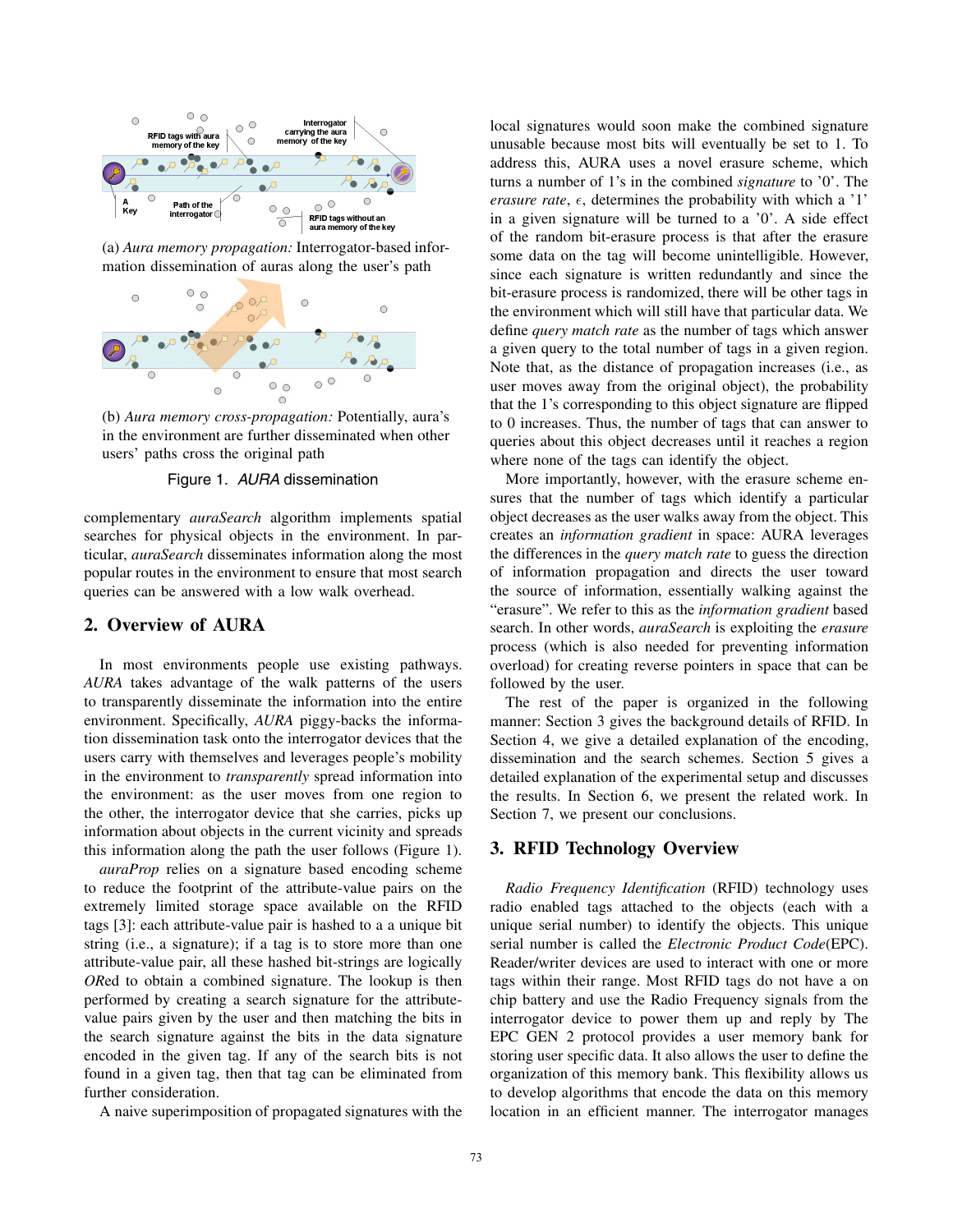the tag population using three basic operations:

- *Select*: The device selects the tag population on which further operations will take place, based on a user specified criterion. At this phase, those tags that match the criterion are all activated (since RFID tags are not self-powered, being activated simply means that a specific bit on these tags is set to "1"). Tags can be selected by applying masks on the memory banks.
- *Inventory*: This operation identifies all the tags that have been activated in the *select* phase. At the end of this phase, the device knows about all the matching tags.
- *Access*: Once the tags have been identified, the device is ready to issue data management commands, *READ* and *WRITE*, to exchange data with the tags.

In AURA, as the user moves in the environment, the device goes through these three phases repeatedly to discover and interact with the new tags in the vicinity. The *select* operation is very fast since it involves a single broadcast command. On the other hand, the *inventory* and *access* operations are implementation dependent and are relatively slower: inventory is on the order of 100s to 1000s of tags per second [4], whereas access operations are on the order of 1000s of bytes per reads and writes [5]. The interaction range is different for reads and writes. Generally the read range is larger than the write range. These values depend on the interrogator device being used and the surrounding environment. Another factor which depends on the interrogator device is the directionality of the device. If the device is directional, it means that the tags should be facing(or within the specified directions) the interrogator and also are within its range to be detected. If the device is not directional, it means that the interrogator will detect tags in all directions.

# **4. AURA**

*AURA* seamlessly embeds information about the environment on the RFID tags, so that this information can be used to answer queries. The two main components of AURA are (a) *auraProp*, which uses a erasure based scheme to propagate information and (b)*auraSearch*, which uses the local information to direct the user to the object of interest.

AURA's primary goal while disseminating information is to spread the information as far as possible. Since the communication in a RFID environment is interrogator driven, we need to develop a scheme in which information is transparently propagated while the user (carrying the interrogator) walks through the environment. The direction in which the user walks is the only direction in which information can be propagated. Once the user has moved from one region to the next, tags previously seen will now no longer be accessible. Thus previously seen information can be written on the newly seen tags, but not vice versa.

Table 1 shows the various system parameters. *N* is the number of tags that the interrogator can communicate with

Table 1. AURA system parameters

| Symbol     | <b>Definition</b>                                             |
|------------|---------------------------------------------------------------|
| N          | Number of tags in a region                                    |
| r          | Redundancy in storing local information                       |
|            | Length of signature stored at each tag                        |
| m          | Number of bits set to $\overline{1}$ in each object signature |
| $\epsilon$ | Probability of turning                                        |
|            | a bit from 1 to 0(Erasure Rate)                               |

at any given point in time. Redundancy $(r)$  is the number of tags used for encoding a local object signature. *L* is the bit length of the signature which is used to represent the objects and *m* is the number bits that are set to 1 in each signature. *Erasure rate*( $\epsilon$ ) is the probability with which a bit originally set to 1 is turned to 0 to create an information gradient.

### **4.1. Signature-based Data Management**

A data signature is a bit vector of length L generated by first hashing the attribute values and/or contents of the document into bit strings and then superimposing (bitwise OR'ing) them together [3]. For searching, a search signature is generated using the same hash function for the search criteria (e.g., keywords) specified by the user. By matching the search signature against all the existing data signatures by performing a bitwise comparison, one can quickly eliminate the records that do match the search criteria. If any of the search bits is not found in the signature, then that data signature can be eliminated from further consideration. When using signatures for search, there can also be cases where all the bits match but the document itself does not match the search criteria. This case referred to as a *false positive* occurs due to the superimposing of various hash codes generated for particular attribute values. Let us assume that a sentence with  $n$  terms has been combined to form a signature of length  $L$ -bits, where exactly  $m$ -bits are randomly set  $(m \leq L)$ , for each word in the sentence. It is known that the rate of false positives is  $(1-e^{-\frac{nm}{L}})^m$ . Thus, in general, it is possible to pick  $m$  such that the number of false positives will be small.

### **4.2. AURA Signatures**

In *AURA*, each object has a set of descriptive attributevalue pairs. For example, the book that Ben was looking in the Introduction may have the following set of attributevalue pairs:  $\{type = "book", keyword = "economy",\}$  $\textit{usertag} ='' \textit{favorite}$ ''}.Each attribute-value pair is hashed to a a unique bit string (i.e., a signature or the *aura*). If a tag is to store more than one attribute-value pair, all these hashed bit-strings are logically *OR*ed to obtain a combined aura signature.

### **4.3. AuraProp: Information Dissemination**

*AuraProp* piggy-backs information dissemination onto the interrogator devices to leverage people's mobility in the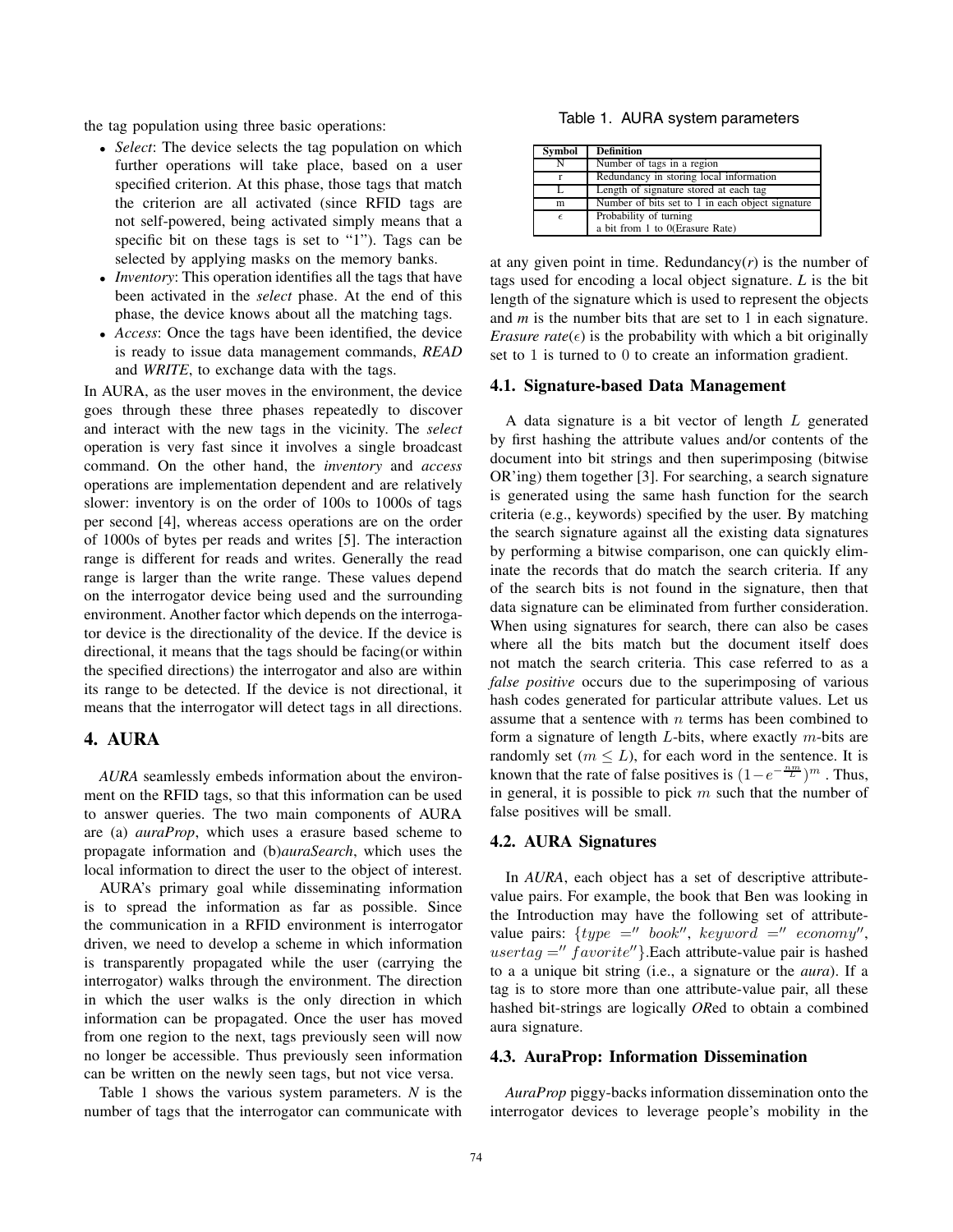environment to *transparently* spread information: as the user moves among regions, the interrogator device that she carries, picks up information about objects in the current vicinity and spreads this information along user's path.

**4.3.1. Aura Storage.** Each RFID tag is split into two memory banks: *local aura bank* and the *aura memory bank*. The local aura bank contains only auras of the attribute-value pairs specific to that tag (or the object on which the tag is attached). The aura memory bank, however, may contain propagated auras of objects that are physically elsewhere.

As the user moves in the environment, the interrogator device reads the data signatures in the environment and creates a set of combined *local object signatures*. Each combined local object signature is created by selecting a subset of the objects randomly and merging their signatures. The membership of each set is determined by using a consistent hashing function [6]. The fraction of the total number of objects which participate in the creation of a *local object signature* is referred to as the *redundancy factor (*r*)*. These local object signatures are written back to the available tags in the environment.

**4.3.2. Propagation Models.** As the user continues her movement, the interrogator repeatedly reads *local auras* written in the environment and combines them with previously seen aura signatures into a so-called *aura memory* signatures. These *aura memories* are stored in the interrogator and are carried to the next region along the walk. The aura memories are also distributed onto the RFID tags in the new region (Figure 1). Based on what information is carried between regions and how the information is subsequently written, AURA can use different propagation models:

- *Overwrite No Cross-propagation:* In the simplest model, the interrogator only collects local aura signatures from the tags and ignores the aura memories stored on them. At each step<sup>2</sup>, the interrogator completely overwrites the aura memories on the tags it meets with previously collected aura-memories.
- *OR only at junctions No Cross-propagation:* This is a special case of the previous model. At pathway crossings and junctions, instead of overwriting the auramemories on the tags, the interrogator ORs its auramemories with the aura-memories on these tags.
- *OR No Cross-propagation* As the user walks, the interrogator collects the local aura signatures and superimposes these collected signatures with the existing signatures while writing them into a region. When the environment is covered with sufficient walks along all the directions, the information about an object is disseminated in the entire space as users seeing this object walk to different parts of the environment.

2. A *step* is a user's movement from one region in the space to the next one. The interrogator reads and writes once per step.

The above propagation models can propagate auras to only places where people who met the original objects later visit. (Figure 1(a)). The following model takes advantage of users' crossing paths to help disseminate information:

• *OR with Cross-propagation* As the user walks, the interrogator collects both local aura signatures and the aura memories stored on the tags. The aura memories an interrogator picks up from the environment may belong to objects that the interrogator never met.

The last model helps propagate information faster. This is the default propagation model in *AURA*. A naive ORbased superimposition of propagated aura memories would soon make the aura memories stored on the tags unusable because most bits will eventually be set to 1. Since naive superimposition will eventually lead to information overload, we introduce a novel erasure scheme, which turns a select number of 1's in the collected *aura-memories* to '0'.

**4.3.3. Controlled Erasure of Aura Memories.** In order to prevent information overload (and to create an information gradient as described in Section 4.4.1) the interrogator devices randomly erase portions of the aura memories they carry with themselves. To achieve this, the interrogator turns a number of 1's in the combined *aura memory* it carries to '0'. The *erasure rate*,  $\epsilon$ , determines the probability with which a '1' in a given signature will be turned to a '0'.

Note that, if performed naively, the *erasure* scheme will degrade with high number of walks along a given path. If different walks along the same path carry different erasurevariants of the same signature, then superimposition of these variants will eventually overload the signature. Hence *auraProp* ensures that the same bits are turned from 1 to 0 for different walks by using the *tag Id* on each tag as the seed for the consistent hash function [6]. This ensures that the same bits are turned from 1 to 0 in the local aura memory of a tag for all the walks across a given region.

A side effect of the random bit-erasure process is that after the erasure some data on the tag will become unintelligible. However, since each signature is written redundantly and since the bit-erasure process is randomized, there will be other tags in the environment which will still have that particular data. We define *query match rate* as the number of tags which answer a given query to the total number of tags in a given region. Note that, as the distance of propagation increases (i.e., as user moves away from the original object), the probability that the 1's corresponding to this object signature are flipped to 0 increases. Thus, the number of tags that can answer to queries about this object decreases until it reaches a region where none of the tags can identify the object. As discussed in the next section, AURA leverages the correlation between distance and *query match rate* to implement *auraSearch*.

The outline of the information dissemination algorithms is provided in Algorithm 4.1.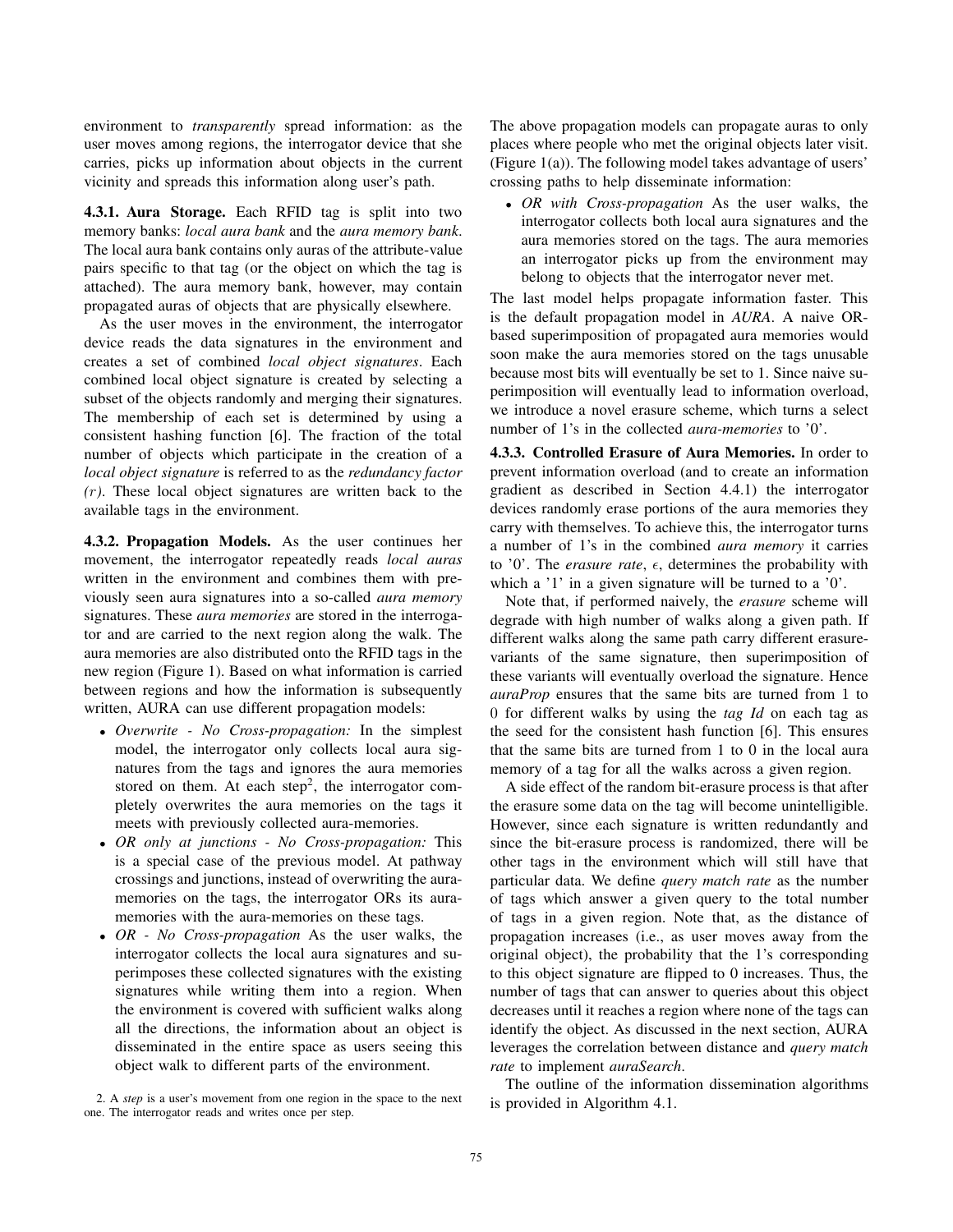### **Algorithm 4.1** Information Dissemination

**procedure** disseminateInformation() 1:  $PCS[1...N] \leftarrow null$  {Initializing the combined signatures to null } 2: **for**  $currentStep = 1$  to  $pathLength$  **do**<br>3:  $\text{LOS}[1...N] \leftarrow collectLocalInformation(cur)$ 3:  $\text{LOS}[1..N] \leftarrow collectLocalInformation(currentStep)$ <br>4.  $\text{PCS}^{\dagger}[1..N] \leftarrow \text{FraseRits(PCS}[1..N] \cdot \text{errorRate})$ 4: PCS'[1...N]← EraseBits(PCS[1...N], errorRate)<br>5: **for**  $i = 1$  to N **do** 5: **for**  $i = 1$  to N **do**<br>6: **PCS**[i]  $\leftarrow PCS$ 6: PCS[i]  $\leftarrow PCS[i]$  OR  $PCS'[i]$ 7: Write PCS[i] to tag i<br>8: end for 8: **end for** 9: **end for procedure** collectLocalInf ormation(currentStep) 1: totalTags  $\leftarrow$  number of tags in the current radio range 2: **for**  $tagno = 1$  to  $totalTags$  **do**<br>3: **if** current tag contains previously 3: **if** current tag contains previously written information **then**<br>4: **I**SItag nol  $\leftarrow$  previously written information on the ta  $LS[tag\_no] \leftarrow$  previously written information on the tag 5: **else**  $LS[tag \n  $no] \leftarrow \text{generateNeighbourhoodS}$ ignature(tag no)$ 7: **end if** 8: **end for** 9: **return** LS[1...N] **procedure** generate NeighborhoodSignature(index no) 1:  $S_{index\ no}$  ← *H*(index\_no,redundancy)<br>2: LOS ←  $S_{index\ no}[1]$  OR  $S_{index\ no}[2]$  OR ...  $S_{index\ no}[m]$ 3: **return** LOS  $procedure H(index\_no, redundancy)$ 1: S*index no* ← Object Signatures of a subset of tags, using a consistent hashing function. 2: **return** S*index no*

# **4.4. AuraSearch**

The user will use the interrogator device to specify the attribute-value pairs of the object which she is interested in searching. *auraSearch* uses the same hashing mechanism as used in *auraProp* to generate a query signature. At any given location, the interrogator can read only the tags in the vicinity. Thus, the information that is available to direct the user to the object of interest is limited. *AuraSearch* leverages the *information gradient* created by the erasure scheme to aid in the search process.

**4.4.1. Erasure based Information Gradient.** During the dissemination process, *AURA* uses lower power levels of the interrogators directional antennas to identify the tags for writing. During search, on the other hand, *AURA* uses antennas at higher power levels to read from the current region as well as from adjoining regions in a particular direction. This asymmetric design enables AURA to leverage the differences in the *query match rate* to guess the direction of information propagation and to direct the user toward the source of information, essentially walking against the "erasure". In other words, *AURA* leverages the *erasure* process (which was also needed for preventing information overload) for creating reverse pointers in space that can be followed by the user.

Since, for information gradient based search, we only need the count of the number of objects which match the query signature, we can do this by making use of the *Select* and *Inventory* phases of GEN2. The *Select* command takes a bit-mask as a parameter and applies this mask on the user

#### **Algorithm 4.2** DFS Search **input:** Attributes of the object of interest. **output:** Directions which the user follows to reach the target. **procedure**  $DFSSearch()$ **Require:** Information gradient formed by the Information dissemination process 1:  $QS \leftarrow$  generate query signature for given attribute(s) 2:  $WalkDirection \leftarrow getNextBestRegion (Walk)$ 3: Direct the user to walk in *Walk Direction* Initiate stack to empty 5: **while** walkdirection  $\neq$  Cantproceed &&  $\neg pathWalker$  *ooLong* **do** 6: **if** desired object is in the current region **then** 6: **if** desired object is in the current region **then** 7: **return** searchSuccessful {User reached the object}<br>8: **else** 8: **else** 9: Walk Direction ← getNextBestRegiontoWalk(stack) 10: Direct the user to walk in the Walk Direction 10: Direct the user to walk in the *Walk Direction* end if 12: **end while** 13: **return** searchUnsuccessful **procedure** getN extBestRegiontoW alk(stack) 1: PreferredRegion ← getRankedNeighboringRegions()<br>2: if PreferredRegion  $\neq$  null then 2: **if** PreferredRegion  $\neq$  null **then**<br>3: Stack push (all elements of *i* Stack.push (all elements of *PreferredRegion*) 4: **end if** 5: nextRegion ← Stack.pop 6: **return** nextRegion **procedure** getRankedN eighboringRegions() 1: Neighbors ← directions where tags match the query. 2: Sort *Neighbors* DESC on match rate 3: **return** *Neighbours*

memory(also specified as a parameter) of all the tags in the current range of the interrogator. When the bit-mask used is the query signature, all those objects which match this query are selected. The *Inventory* phase can be used to get a count of all the objects that were selected in the *Select* phase. As explained in Section 3, since there is no data exchange involved, the time required to collect the required information is minimal.

Ideally the next best region should have a higher match ratio than the current region, but this might not always be true. This arises when the current region has a higher match rate than ideal because of the false positives. In the rest of this section, we describe three information-gradient based search schemes (depth first, restricted depth first, and confidence-based)for guiding the user toward the object of interest. The underlying common policy employed by all these algorithms is to select the next region in the direction where the ratio of tags that answer a query to the total number of tags is maximum. Different schemes recover from errors differently to achieve high *success rates*, while keeping the *walk length* back to the source close to optimal.

**4.4.2. Depth First Search.** In this strategy, the user picks the best direction (with highest information gradient) to follow in a greedy fashion. At each step, the user also stores the other possible options available in a stack with the worst possible direction (with lowest information gradient) in the bottom. When the user reaches a point where none of his neighbors (except for the one from where he previously came) can answer the query, the searcher pops the next best closest region from the stack and the interrogator will guide the user back to this new location. As shown in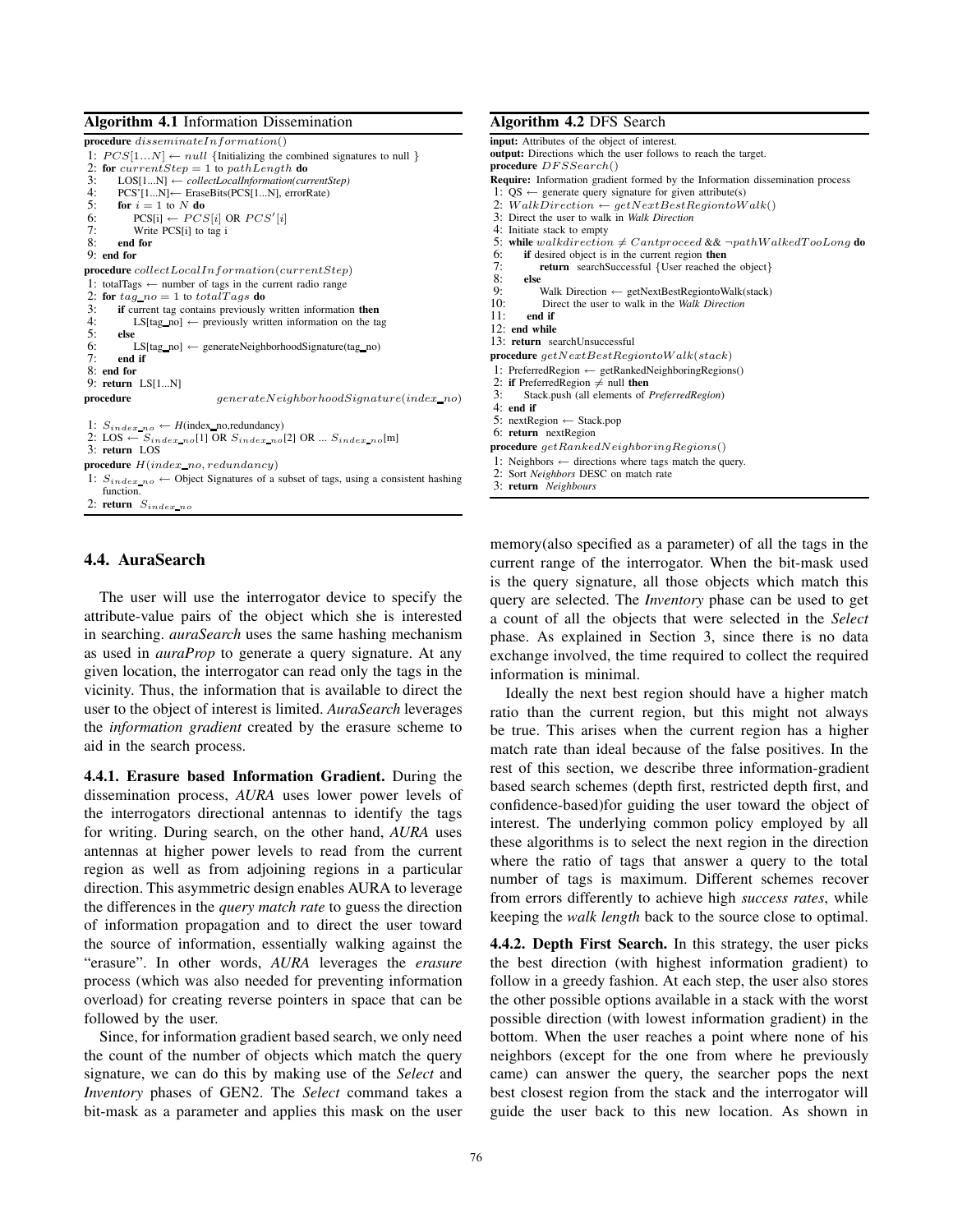

Figure 2. The degree of matches (the number of tags that have signatures matching the query) at different distances; ambient aura noise in the environment reduces erasure rate

Algorithm 4.2, this "depth-first" like search ends when the user has reached the region where the object is located (i.e., search terminated successfully) or when the user failed to locate the object (i.e., search terminated with failure).

**4.4.3. Restricted Confidence-based Search.** In the previous scheme, by following the gradient strictly, the user may end up following long paths. To overcome this, we introduce a *confidence score* which helps us to reduce the walk length: While searching for an object the user increments the *confidence score* each time she moves from a region with lower match rate to a region with higher match rate. The scheme decrements the *confidence score* every time the user is forced to walk to a region which has a lower match rate than the current one. This scheme may result in a lower success rate than depth first search, but (as the experiments in Section 5 show) the user walks tend to be shorter.

**4.4.4. Confidence Based Search.** In this scheme, only the *confidence score* is used as the stopping condition to stop looking for an object in a particular direction. The user can walk through regions even when none of the tags in the region match the query. This scheme is useful in cases where the searcher is starting from a region far away from the object of interest. In such a scenario, especially when an overwrite-based propagation scheme (Section 4.3.2) is used, there could be regions along the correct path where none of the tags match the query signature. A DFS based scheme will always be unsuccessful in such cases, but a confidence based scheme may help overcome gaps in gradient.

### **4.5. Ambient Aura Noise**

The *erasure scheme* limits the distance up to which the information about an object can be disseminated in the environment. Figure 2 shows this information loss along a single walk. As seen in this figure, as the user walks away from the source object, the number of tags that answer for that object query drops (the lower curve in the figure).

For any given object signature, with  $m$  bits set to 1, erasure of one of these  $m$  bits in the combined signature, leads to the creation of at least  $m - 1$  dormant bits set to 1. These dormant bits do not aid in this object's identification, while they still remain in the environment. While not being immediately useful, these dormant bits may become active (i.e., useful for search) when superimpositions with other auras set the erased bit back to 1. The upper curve in Figure 2 shows that dormant bits (also referred to *ambient aura noise*) reduces the erasure rate and help carry information further.

### **4.5.1. Propagation Distance without Ambient Noise.**

To study the effect of ambient aura noise on information propagation, we first model the information propagation along a path ignoring the noise present in the environment. The bit at location  $\beta$  of aura memory signature is turned from 1 to 0 only by erasure. Therefore the probability that  $\beta$  which is set to '1' remains a '1' after d steps is given by  $(1 - \epsilon)^d$ . The propagated signature matches the query signature is when all the  $m$  bits in the query signature are also set in the data signature. Hence the probability that a tag at distance  $d$  matches a query signature with  $m$  bits set to '1' is given by  $((1 - \epsilon)^d)^m$ .

As we discussed in Section 4.3.1, *auraProp* introduces replication before propagating signatures by superimposing  $N \times r$  auras into a single aura memory signature. Thus, information about a signature from a region is lost only when neither of the  $N \times r$  signatures match the query signature any longer. Thus, the probability with which a signature is propagated  $d$  steps away can be calculated as<sup>3</sup>

$$
P_{(\epsilon,d)} = 1 - (1 - (1 - \epsilon)^{d \times m})^{N \times r}.
$$

**4.5.2. Propagation Distance with Ambient Noise.** Let T be the total objects in the information space and each object be described by an aura which has  $m$  out  $L$  bits set to '1'. The probability that some bit position  $\beta$  is set in exactly A auras is given by

$$
p(A) = {T \choose A} \times (\frac{m}{L})^A \times (\frac{1-m}{L})^{T-A}
$$

When the noise source<sup>4</sup> is at distance  $d$  steps from the current location of the searcher, the probability that the bit is set to 1 because of noise is  $(1 - \epsilon)^d$ . As the number, S, of noise sources in the environment increases, the average distance  $\Delta_{avg}$  between any region and the nearest noise source decreases. Therefore the probability by which the bit  $\beta$  in some aura signature is set to '1' because of S other auras (acting as sources of noise) is given by

$$
P_{noise} = \frac{1}{1 - p_0} \times \sum (p(S+1) \times (1 - \epsilon)^{\Delta_{avg}}).
$$

3. The derivations of the various models presented in this paper are omitted due to space constraints.

<sup>4.</sup> To simplify the model, when there is more than one noise source in the environment, we consider the effect of only the nearest noise source as it is the most predominant source of noise.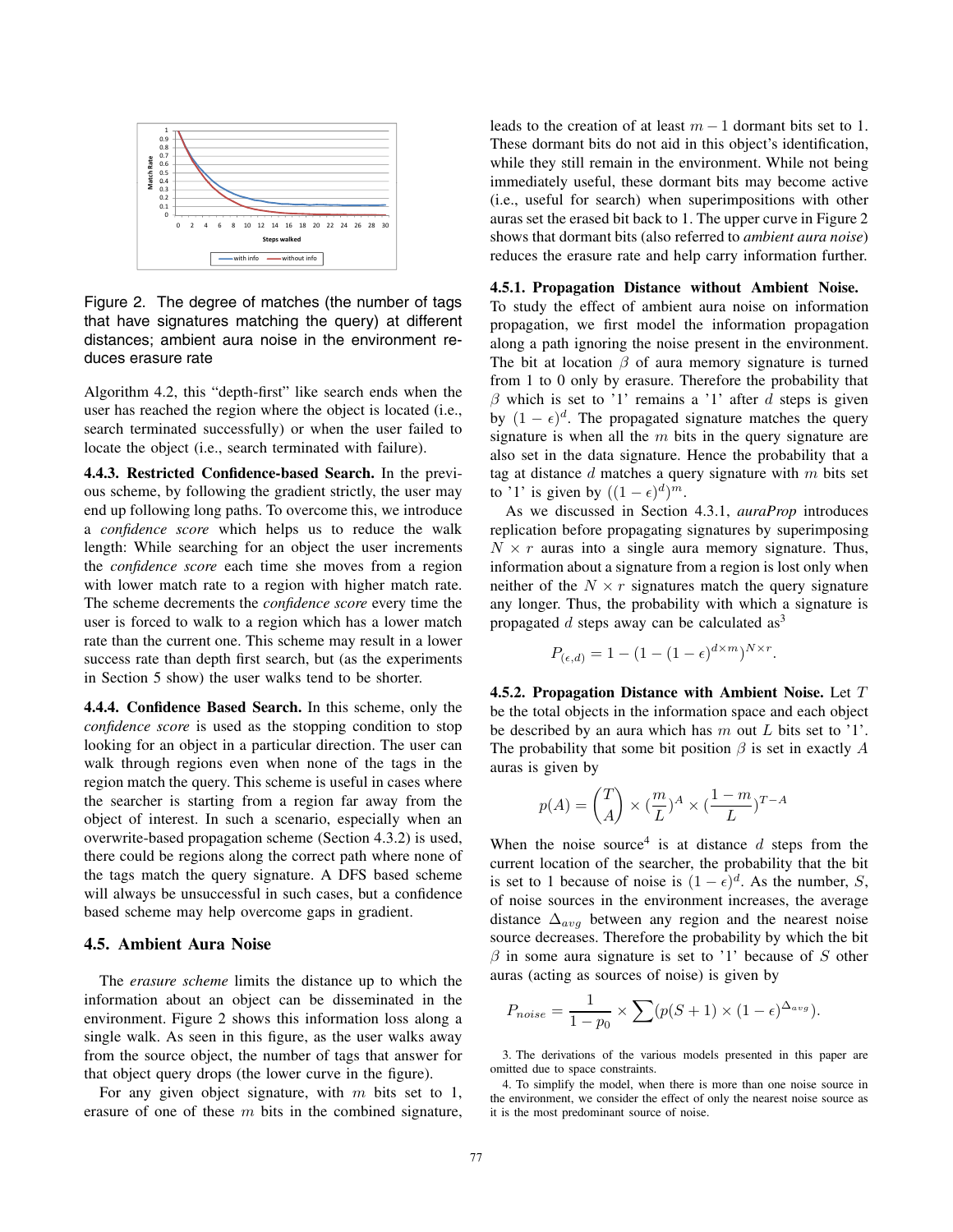For a query signature with  $m$  bits set to 1, the false positive match rate because of noise is given by  $(P_{noise})^m$ . A bit which was 1 is set to 0, only when it is erased by the erasure scheme and not set back to 1 by the noise. Given this, probability that information is propagated to a region d steps away from an object is given by

$$
P_{(P_{noise}, \epsilon, d)} = 1 - (1 - (1 - ((1 - (1 - \epsilon)^d) \times (1 - P_{noise})))^m)^{N \times r}
$$

We evaluate this model in the experiments section; Section 5.

### **4.6. Pathways vs, Junctions**

Most physical spaces consist of pathways and junctions. In *AURA*, junctions carry additional significance: they are the critical points at which the directional decisions are to be made during search. This has an impact on how the erasures are done: along the straight pathways, we need to introduce just enough *information gradient* to distinguish between front and backward directions; on the other hand at junctions, we need to have sufficient erasure to prevent overload, while providing good *information gradient*.

Given a query with  $m$  bits set to 1, the false positive rate is given  $(1 - P)^m$ , where P is the probability that a bit is set to  $0$  in the tag. Let us assume that there are  $N$ objects belonging to the *information space* in each region along the pathway and let the redundancy factor be r. The probability that a given bit is set to 0 in the combined *aura signature* is  $p = (1 - \frac{m}{L})^{N \times r}$ , where  $N \times r$  is the number of aura signatures superimposed. At any given region along the walk, a bit, β, in the *aura memory signature* stored in a tag is 0 when β is 0 in the *aura-signature* being carried by the interrogator and

- β was 0 in the previous *aura-memory signature* stored on the tag, or
- $\beta$  was 1 in the previous *aura-memory* but was turned to a 0 by the *erasure* scheme.

Let us assume that the length of a pathway from one junction,  $a$ , to the other,  $b$ , is  $k$  steps. We can estimate the probability,  $P_{(a,b),\delta}$ , that a bit in an *aura-memory signature* stored  $\delta$  steps away from the source junction, a, (and  $k - \delta$ steps away from junction,  $b$ ) is set to 0 as a function of the *erasure rate*,  $\epsilon_{path}$ , along the path, as follows:

$$
p_{(a,b),\delta} \times \prod_{x \in \{-1,+1\}} \left( P_{(a,b),\delta+x} + (1 - P_{(a,b),\delta+x}) \times \epsilon_{path} \right).
$$

Here,  $p_{(a,b),\delta}$  is the probability that a given bit is set to 0 in the *aura-memory* the interrogator carries with. Also,  $P_{(a,b),0} = P_a$  and  $P_{(a,b),k+1} = P_b$ . These can be computed as follows: Let  $\epsilon_{junction}$  be the erasure rate AURA employs immediately before a pathway joins to a junction: Let us consider a junction,  $a$ , with  $u$  pathways leading to other junctions,  $b_1, b_2, \ldots, b_u$ , respectively. We can compute the

Table 2. Parameter Settings for the Experiments

| <b>Parameter Name</b>                           | <b>Range of Values</b> |
|-------------------------------------------------|------------------------|
| Length of the Signature(L) in bits              | 1000.2000              |
| Number of bits set to 1 in each Signature $(m)$ | 2.4                    |
| Number of objects in a WRITE region             | 10.20                  |
| Erasure Rate( $\epsilon$ )                      | 0.05, 0.1, 0.2         |
| Replication Factor(r)                           | 100%                   |

probability of a bit in the *aura-memory* stored at the junction  $j_a$  is set to 0, as a function of the probabilities,  $P_{(a,b_i),1}$ , for the closest regions along each of the pathways, as

$$
P_a = p_a \times \prod_{i=1}^u (P_{(a,b_i),1} + (1 - P_{(a,b_i),1}) \times \epsilon_{junction}).
$$

The above two equations link the probability that a bit is set to 0 in any given region to the probability that a bit is set to 0 in any neighbor. In general, erasures along a path is set lower than the junction erasures as the need for information gradient is much lower along straight paths. We evaluate this in the experiments presented in the next section.

### **5. Experiments**

The performance of AURA can be analyzed by considering two measures: the *success rate* and the *walk overhead*. The *success rate* is defined as the ratio of the queries for which the user is able to finds the object successfully using *auraSearch*. Let optimal walk length be the number of steps the user has to walk to reach the object of interest is she knew its location. The *walk overhead* is defined as the ratio of the difference between the number of steps that the user walks using the *auraSearch* scheme and the optimal walk length to the optimal walk length. The *successful walk overhead* on the other hand is the walk overhead only for those queries that succeeded.

### **5.1. Experimental Setup**

Table 2 shows the various parameters used and also how these parameters were varied. Based on a real world RFID reader range, we set the read range of the interrogators at least 3 meters and the write range 1 meter.

**Layout Models**. In order to simulate the physical world, we used a number of floor plans in which users walk to model a real world scenario. We varied the sizes of the floor plans and randomly generated user paths for each of these floor plans. We model a home environment as a 20m x 20m region (10x10 cell grid). For this home setup, we create two different path models (a) 2 horizontal and 2 vertical paths (b) 4 horizontal and 4 vertical paths. Each path is 2 meters wide corresponding to a single cell in the grid and runs from one end of the home to the other end. The locations of these paths in the home are chosen randomly. For the home environment, we assume that all the tags in the environment have auras. In addition, we also experimented with a malllike configuration: a 50 x 50 size grid, where each cell in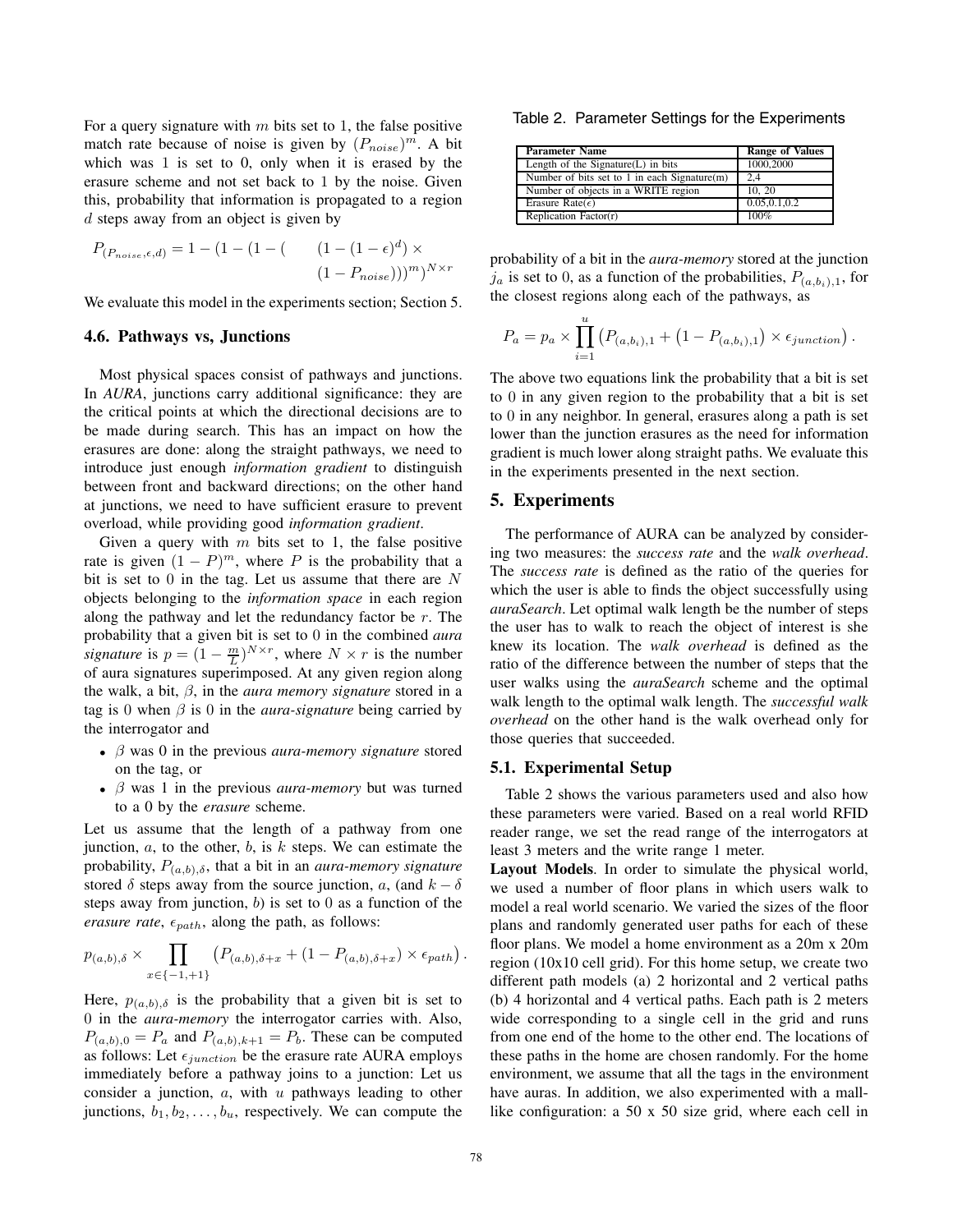

Figure 3. The performance of auraProp for the home setup(m=4,L=1000, $\epsilon$  = 0.1, N=10, r=100%) (a) for different propagation schemes and (b) with noise

the grid is 2 x 2 meters. We used 5 vertical and 5 horizontal path ways to cover the region. In each region we assume 10% of the tags participate with *aura*s.

**Walk Model**. Users walk along randomly selected paths. When arriving to a junction, the user continues to walk straight with probability 0.6 or walks in the other available directions with equal probability. The walk terminates when the user reaches the boundary.

**Query Model**. We generate random queries for the objects. Each of these queries is issued by the user starting at a randomly selected point on the paths.

# **5.2. Results and Discussion**

**Dissemination Effectiveness**. Figure 3(a) shows the effect of the various information propagation models on the success rate. The "OR with cross propagation" takes advantage of the previously written information at the junctions and hence disseminates the information faster. After 40 dissemination cycles in the region, the system can answer 95% of the queries successfully. Since "ORing without crosspropagation" scheme only superimposes the previously seen information with the current information, it takes more walks for all the information to be disseminated in environment. With sufficient propagation cycle, this dissemination scheme eventually performs similar to the default scheme. The other two schemes, which overwrite previously seen information, achieve significantly lower success rates.

**Dissemination and Ambient Aura Noise**. Figure 3(b) shows three curves: the observed propagation, propagation predicted without a noise model, and propagation predicted



Figure 4. Effect of  $\epsilon$  (m=4,L=2000,N=10, r=100%) Table 3. Performance of different search protocols(2x2, m=2,L=1000,N=10, r=100%)

|                          | <b>DFS</b> | <b>Rest-Conf</b> | Conf II | No Conf/No DFS |
|--------------------------|------------|------------------|---------|----------------|
| Success rate             | 0.955      | 0.947            | 0.967   | 0.699          |
| Walk overhead            | 0.71       | 0.59             | 0.8     | 0.06           |
| Successful walk overhead | 0.76       | 0.60             | 0.79    |                |

based on the noise model. This figure shows that the observed degree of propagation matches the amount expected based on the noise model and that, indeed, the ambient aura noise reduces the erasure rate (thus may necessitates interrogators that have wider read ranges that can leverage small information gradients) and carries information further. **Erasure and Search**. Figure 4 shows the effect of the *erasure Rate*  $\epsilon$  on the success rate as well as the walk overhead (for the above setup). For  $\epsilon = 0$  there is no information gradient created and hence the user has to perform an exhaustive search to find his object of interest. Keeping a stack for DFS ensures that the success rate is 100%, but the walk overhead is very large. As the erasure rate increases the information gradient is formed and hence the successful walk overhead reduces. On the other hand, for higher values of  $\epsilon$ , since the information is forgotten very quickly, the success rates drops<sup>5</sup>.

**Effect of Different Search Protocols.** Table 3 shows the walk overhead in this configuration is low and the success rate is high for all protocols. The restricted confidence based scheme has the least walk overhead since it stops searching (along non-promising paths) earlier than a DFS scheme. This results in slightly lower success rates than the DFS and the confidence based scheme. While the restricted confidence based scheme is a good solution in this setup where success rate is already high, DFS might be appropriate in situations where users may get lost more easily. In this setup, the purely confidence based scheme achieves a slightly higher

<sup>5.</sup> Note that, when  $\epsilon = 0.2$ , the walk overhead is negative (while the succesful walk overhead is positive). This highlights that, due to the failures, the user has walked less than the necessary walk length to find the object.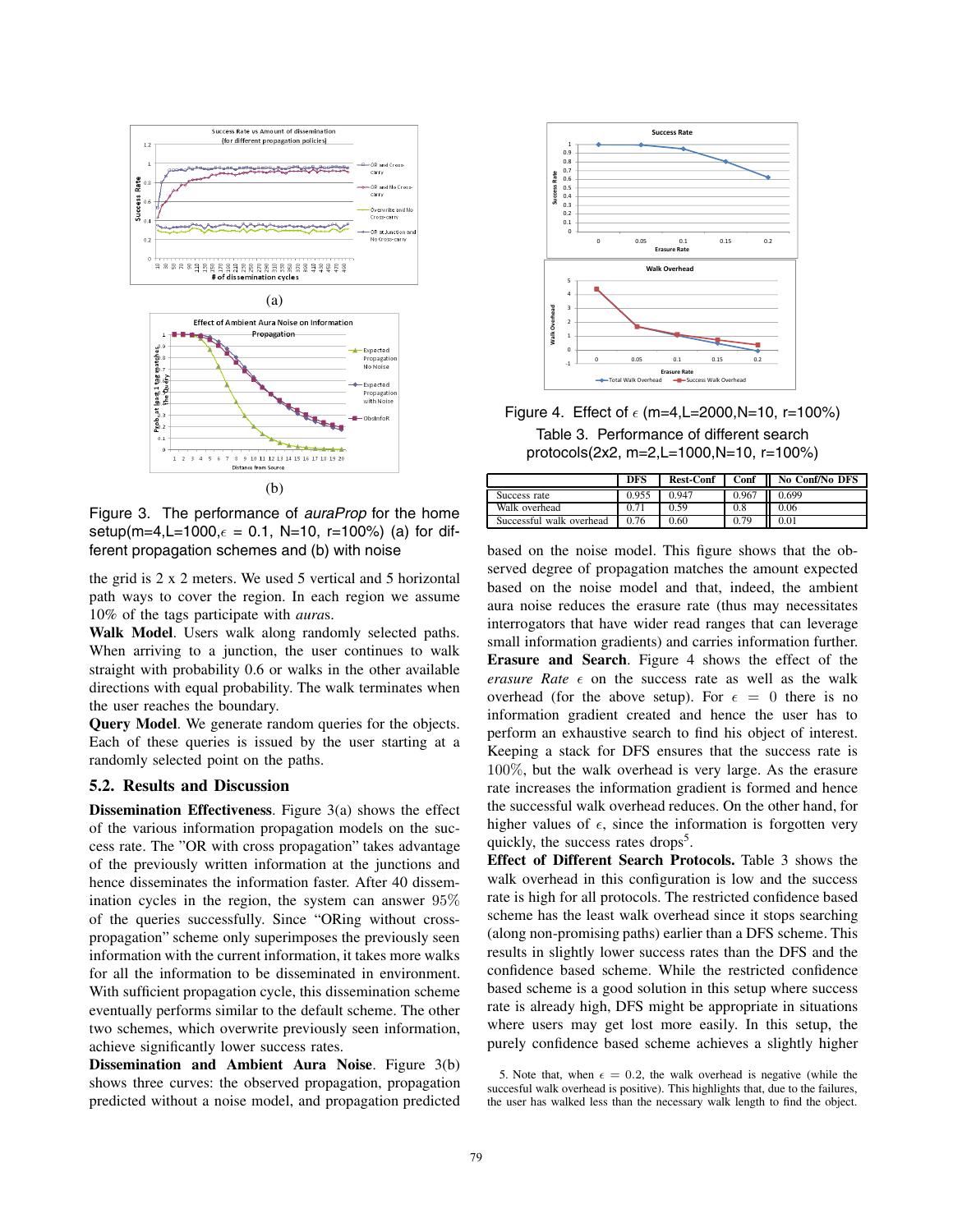| <b>DFS</b> | <b>Success Rate</b>             |                  |                |
|------------|---------------------------------|------------------|----------------|
| Config.    | $\epsilon=0.1$                  | $\epsilon = 0.2$ | $\epsilon=0.3$ |
| 2x2        | 0.983                           | 0.793            | 0.509          |
| 4x4        | 0.986                           | 0.984            | 0.937          |
| <b>DFS</b> | <b>Walk Overhead</b>            |                  |                |
| Config.    | $\epsilon = 0.1$                | $\epsilon=0.2$   | $\epsilon=0.3$ |
| 2x2        | 1.12                            | 0.26             | 0.13           |
| 4x4        | 5.77                            | 3.35             | 1.67           |
| <b>DFS</b> | <b>Successful Walk Overhead</b> |                  |                |
| Config.    | $\epsilon=0.1$                  | $\epsilon=0.2$   | $\epsilon=0.3$ |
| 2x2        | 1.16                            | 0.56             | 0.09           |
| 4x4        | 5.43                            | 3.27             | 2.48           |

Table 4. Varying path patterns(m=2,N=10, L=2000, r=100%)

Table 5. Effects of the path and junction erasure rates (m=2,L=4000,N=10, r=100%; search stops after 200 steps)

| <b>DFS</b>          | $\epsilon_{Path}$ $\epsilon_{Junction}$ |             |                       |
|---------------------|-----------------------------------------|-------------|-----------------------|
|                     | 0.0 0.3                                 | $0.01\_0.3$ | $0.05 - 0.3$          |
| Prob. bit is set    | 0.39                                    | 0.33        | 0.24                  |
| <b>Success Rate</b> | 0.79                                    | 0.99        | 0.7                   |
| Walk Overhead       | 2.6                                     | 1.8         | 1.4                   |
|                     | $\overline{0.01}$ 0.2                   | $0.01$ 0.3  | $\overline{0.01}$ 0.4 |
| Prob. bit is set    | 0.46                                    | 0.33        | 0.22                  |
| <b>Success Rate</b> | 0.79                                    | 0.99        | 07                    |
| Walk Overhead       | 3.8                                     |             | 0.64                  |

success rate, but this comes with an increase in the walk overhead. Table 3 also shows an extreme protocol where the user only walks along the path with non-decreasing match rates and does not rely on DFS to recover from errors. As can be seen here, the walk overhead rate drops to almost 0, but the success rate also drops to 70%. The DFS based search scheme performs well in terms of both the success rate and the walk overhead and hence we use this as our search scheme for the rest of the experiments.

**Effect of Path Density.** Table 4 shows the effect of path density on the success rate and walk overhead. For 2x2 paths, an erasure of  $\epsilon = 0.1$  results in a high success rate and a low walk overhead. For a denser environment, the same erasure rate is not sufficient to form an information gradient, and thus the walk overhead is very large. This is because of the loss of erasure at the junctions, which results in poor directions at where having good directions is most important. Thus, for a higher erasure rate of  $\epsilon = 0.3$ , the 4x4 path setup also achieves a comparable result.

**Effects of Path and Junction Erasure Rates**. Table 5 shows the DFS search result for the mall environment. In this table,  $\epsilon_{path}$  corresponds to the *erasure rate* introduced along the pathways and  $\epsilon_{junction}$  corresponds to the *erasure rate* used at the junctions. As can be seen here, the number of 1s in the environment drop significantly as the  $e_{path}$  is increased. When  $e_{path} = 0.0$ , searches fail because there is no information gradient. For  $e_{path} = 0.05$ , the DFS success rate is low because information is not propagated sufficiently. As can be also seen in the table, the  $\epsilon_{junction}$ parameter has a drastic effect on the number of 1s and,

Table 6. Results for environments with similar objects(2x2, m=2,L=1000,N=10, r=100%,  $\epsilon$ =0.1)

| # of Repeated<br><b>Attributes</b> | <b>Success</b><br>Rate | % Closest<br>Found | Walk<br>Overhead from the<br><b>Closest Instance</b> |
|------------------------------------|------------------------|--------------------|------------------------------------------------------|
|                                    | 0.954                  | NA                 | NA                                                   |
|                                    | 0.997                  |                    | 0.18                                                 |
|                                    |                        | 70 7               | በ 38                                                 |

hence, the success and walk overheads. In this configuration, the best performance is achieved with a low path erasure rate (0.01) and a relatively high junction erasure rate (0.3). But, higher junction erasures do not help.

**Effect of Multiple Matching Data Sources**. It is common in any environment that multiple objects have the same attributes. For example there can be multiple pens, glasses, etc. in a home environment. In such cases, when the user queries for an object based on an attribute, it is ideal that the user is directed to that object which is closest to him from his current location. Table 6 shows that *auraSearch* guides the user to the closest object with high probability. Since the match ratio along the direction of the closest object is higher than for a farther object, the user will be guided in the direction of the closest object by our search scheme.

**Effect of Tag Mobility in the Environment**. Since the search scheme is based on the distribution of the tags, in environments where tags may move, this may result in undesirable changes in the *information gradient*. To study the effects of tag mobility on search, we disseminated information in the environment. After this, we selected 10%, 20% and 40% of the objects in the environment to be either completely moved out of the environment (as in items purchased in a shop) or to be moved to some other region in the same environment (e.g., re-decoration). These objects are moved without the presence of the interrogator device, so the environment is not aware of the changes. Figure 5 shows the success rate:

- When objects move out completely (up to  $40\%$  tags in the experiments), the search is not affected for objects which are currently present in the environment. This is because, when a random set of objects from a region move out completely, the ratio (i.e., density) of the tags which answer a given query remains constant, thereby not affecting the *information gradient*.
- When tags move within the environment, this fraction does not remain constant as tags moving into the environment skew the information gradients. Thus, large  $( \geq 10\%)$  restructuring of the environment should be done in the presence of interrogator devices.

# **6. Related Work**

There is limited prior work on the use of RFID tags as distributed storage systems. Most existing works, such as Drishti [7] (which encodes information about nearby landmarks on RFID tags to help navigate user who are blind), assume